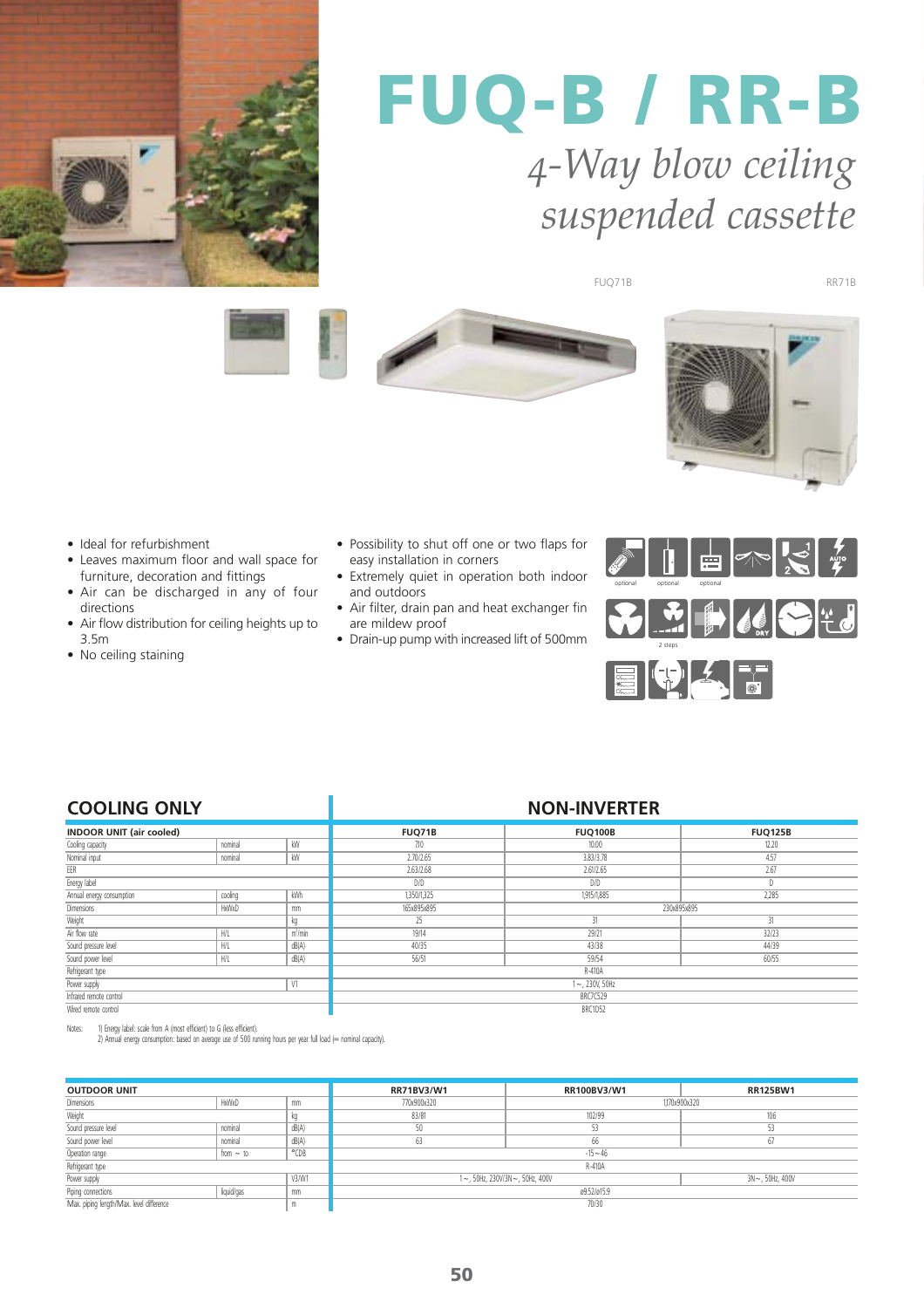

## **FUQ-B / RQ-B** *4-Way blow ceiling suspended cassette*

FUQ71B RQ71B









- Ideal for refurbishment
- Leaves maximum floor and wall space for furniture, decoration and fittings
- Air can be discharged in any of four directions
- Air flow distribution for ceiling heights up to 3.5m
- No ceiling staining
- Possibility to shut off one or two flaps for easy installation in corners
- Extremely quiet in operation both indoor and outdoors
- Air filter, drain pan and heat exchanger fin are mildew proof
- Drain-up pump with increased lift of 500mm



| <b>HEAT PUMP</b>                        |         |             |                     | <b>NON-INVERTER</b> |                |                |  |
|-----------------------------------------|---------|-------------|---------------------|---------------------|----------------|----------------|--|
| <b>INDOOR UNIT (air cooled)</b>         |         |             |                     | <b>FUQ71B</b>       | <b>FUQ100B</b> | <b>FUQ125B</b> |  |
| nominal<br>kW<br>Cooling capacity       |         | 7.10        | 10.00               | 12.20               |                |                |  |
| nominal<br>Heating capacity             |         | kW          | 8.00                | 11.20               | 14.50          |                |  |
| Nominal input                           | cooling | nominal     | kW                  | 2.70/2.65           | 3.83/3.78      | 4.57           |  |
|                                         | heating | nominal     | kW                  | 2.53/2.44           | 3.58/3.54      | 4.88           |  |
| EER                                     |         |             |                     | 2.63/2.68           | 2.61/2.65      | 2.67           |  |
| <b>COP</b>                              |         |             |                     | 3.16/3.28           | 3.13/3.16      | 2.97           |  |
| Energy label                            | cooling |             |                     | D/D                 | D/D            | D              |  |
|                                         | heating |             |                     | D/C                 | D/D            | D              |  |
| Annual energy consumption               | cooling | kWh         |                     | 1,350/1,325         | 1,915/1,890    | 2,285          |  |
| <b>Dimensions</b><br><b>HxWxD</b><br>mm |         | 165x895x895 | 230x895x895         |                     |                |                |  |
| Weight                                  |         | kg          | 25                  | 31                  | 31             |                |  |
| Air flow rate                           | cooling | H/L         | $m^3/m$ in          | 19/14               | 29/21          | 32/23          |  |
|                                         | heating | H/L         | m <sup>3</sup> /min | 19/14               | 29/21          | 32/23          |  |
| Sound pressure level                    | cooling | H/L         | dB(A)               | 40/35               | 43/38          | 44/39          |  |
|                                         | heating | H/L         | dB(A)               | 40/35               | 43/38          | 44/39          |  |
| Sound power level                       | cooling | H/L         | dB(A)               | 56/51               | 59/54          | 60/55          |  |
| Refrigerant type                        |         |             |                     | R-410A              |                |                |  |
| Power supply<br>V1                      |         |             |                     | $1 - 50$ Hz, 230V   |                |                |  |
| Infrared remote control                 |         |             |                     | BRC7C528            |                |                |  |
| Wired remote control                    |         |             |                     | BRC1D52             |                |                |  |

Notes: 1) Energy label: scale from A (most efficient) to G (less efficient).

2) Annual energy consumption: based on average use of 500 running hours per year full load (= nominal capacity).

| <b>OUTDOOR UNIT</b>                           |         |                |                                | RQ71BV3/W1 | RQ100BV3/W1            | <b>RQ125BW1</b> |  |
|-----------------------------------------------|---------|----------------|--------------------------------|------------|------------------------|-----------------|--|
| <b>Dimensions</b><br>HxWxD                    |         | mm             | 770x900x320                    |            | 1,170x900x320          |                 |  |
| Weight                                        |         |                | 84/83                          | 103/101    | 108                    |                 |  |
| Sound pressure level                          | cooling | nominal        | dB(A)                          | 50         | 53                     | 53              |  |
| Sound power level                             | cooling | nominal        | dB(A)                          | 63         | 66                     | b.              |  |
| Operation range<br>cooling<br>from $\sim$ to  |         |                | °CDB                           | $-5 - 46$  |                        |                 |  |
|                                               | heating | from $\sim$ to | °CWB                           | $-10 - 15$ |                        |                 |  |
| Refrigerant type                              |         |                |                                | R-410A     |                        |                 |  |
| V3/W1<br>Power supply                         |         |                | 1~, 50Hz, 230V/3N~, 50Hz, 400V |            | $3N \sim$ , 50Hz, 400V |                 |  |
| Piping connections<br>liquid/gas<br>mm        |         |                | ø9.52/ø15.9                    |            |                        |                 |  |
| Max. piping length/Max. level difference<br>m |         | 70/30          |                                |            |                        |                 |  |